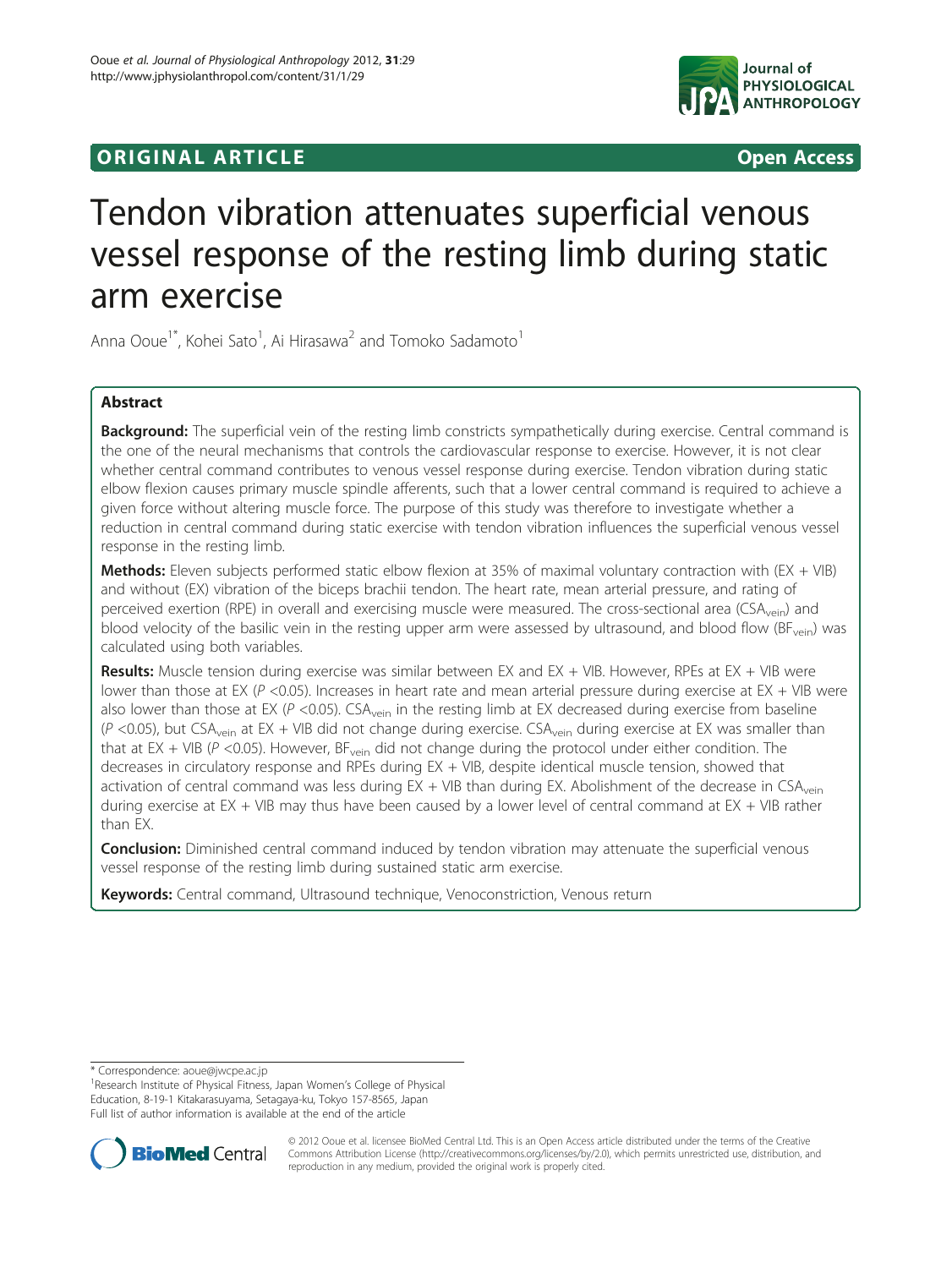#### Background

Venomotor response is considered to play an important role in the transfer of blood from veins to the heart. Many studies have suggested that sympathetic activation has an impact on the venomotor responses in the resting limb during static exercise [[1-3](#page-6-0)] and dynamic exercise [[1,4-6](#page-6-0)], since especially superficial venous vessels have rich innervation of sympathetic nerves [\[7,8](#page-6-0)] and an op-eration of sympathectomy [\[1](#page-6-0)] and a dosage of  $\alpha$ -blocking agent clearly abolishes the venoconstriction [[2\]](#page-6-0) observed during exercise.

Sustained static exercise produces significant activation of the sympathetic nervous system, and the sympathetic activation during exercise is governed by both central (that is, central command) and peripheral (that is, muscle metaboreflex and mechanoreflex) mechanisms [[9-16](#page-7-0)]. Metabolically sensitive afferents within exercising skeletal muscle detect the buildup of metabolites and act through cardiovascular centers to produce a muscle metaboreflex [[11,13\]](#page-7-0). A component of this muscle reflex may arise from muscle mechanoreflex afferents [\[10](#page-7-0)]. Duprez and colleagues reported that post-exercise muscle ischemia produces a significant decrease in venous volume in the contralateral limb, and consequently suggested the importance of muscle metaboreflex on venomotor tone in the non-exercising limb during exercise [[17\]](#page-7-0).

In addition to muscle metaboreflex, an essential central command role has emerged from a preliminary study [[2\]](#page-6-0). The concept of central command has been conventionally defined as feed-forward control. When a motor command is sent to a muscle, a parallel or collateral command is sent to cardiovascular centers in the brainstem, and this acts to activate sympathetic nerve activity. Indeed, Lorentsen found an anticipatory increase in the venous pressure in the contralateral limb before the onset of exercise [\[2](#page-6-0)], indicating that feedforward control of the central command plays an important role in venous tone. However, the study did not examine the influence of central command during actual exercise [[2\]](#page-6-0). Recent studies have also reported that central command also functions as feedback control, in which somatosensory signals arising from the working muscles continuously provide a feedback signal and probably modulate cardiovascular responses via alterations of perception of effort or effort sense [\[18](#page-7-0)-[20](#page-7-0)]. If central command has the function of feedback control, the influence of central command will appear not only before exercise but also during sustained and later periods of exercise. However, this question has not yet been challenged. Verifying the influence of central command on the venous tone during actual and sustained static exercise is therefore necessary. On the other hand, using the non-invasive ultrasound Doppler method [\[21-24](#page-7-0)], assessment of a single vein response during exercise can extend prior knowledge about the influence of central command on the venous system during exercise.

Based on these considerations, we investigated whether central command affects venomotor tone in the contralateral limb during sustained static exercise. In the present study, using vibration of the biceps brachii tendon reported previously [\[14,25](#page-7-0)], we evaluated whether less activation of central command during sustained static elbow flexion accompanies lower responses of the cross-sectional area of the superficial vein in the resting upper arm  $(CSA_{\text{vein}})$ . Tendon vibration during active muscle contraction excites the primary afferents of muscle spindles of the contracting muscle, thereby inducing reflex tension via the monosynaptic tendon reflex, which in turn aids voluntary tension development and consequently reduces the amount of central command required to generate a given force [\[14,25,26\]](#page-7-0). In addition, tendon vibration was also useful for investigating the influence of central command without inducing discomfort or nociceptor afferent input [[14](#page-7-0)].

#### **Methods**

#### Subjects

Eleven healthy subjects (three males and eight females) volunteered to participate in the study. Their mean ± standard deviation age, height, and weight were  $21.3 \pm$ 0.9 years,  $165.0 \pm 6.6$  cm, and  $55.2 \pm 5.7$  kg, respectively. All subjects were nonsmokers. The participants were asked not to drink beverages containing caffeine or alcohol for 24 hours and not to eat for at least 2 hours before the start of the experiment. The purpose, procedures, and risks of the study were explained to the subjects, and their informed consent was obtained. The study was approved by the Human Ethics Committee of the Japan Women's College of Physical Education and was conducted in accordance with the Declaration of Helsinki.

#### Muscle tendon vibration and maximal voluntary contraction

Before the main protocol, the subjects were examined to establish the force produced by tendon vibration at rest. A custom vibrator (DPS-380; Dia Medical, Tokyo, Japan) was used to induce left biceps brachii muscle contraction by reflex stimulation of the biceps brachii distal tendon on the cubital fossa [[26](#page-7-0)]. The oscillating frequency of the vibrator was 100 Hz and its amplitude was 0.8 mm. On the same day, the subjects performed two maximal voluntary static elbow flexions of the left arm using a computer-based multifunctional dynamometer (VINE, Tokyo, Japan) to determine their maximal voluntary contraction (MVC) strength, defined as the highest value obtained in the two trials.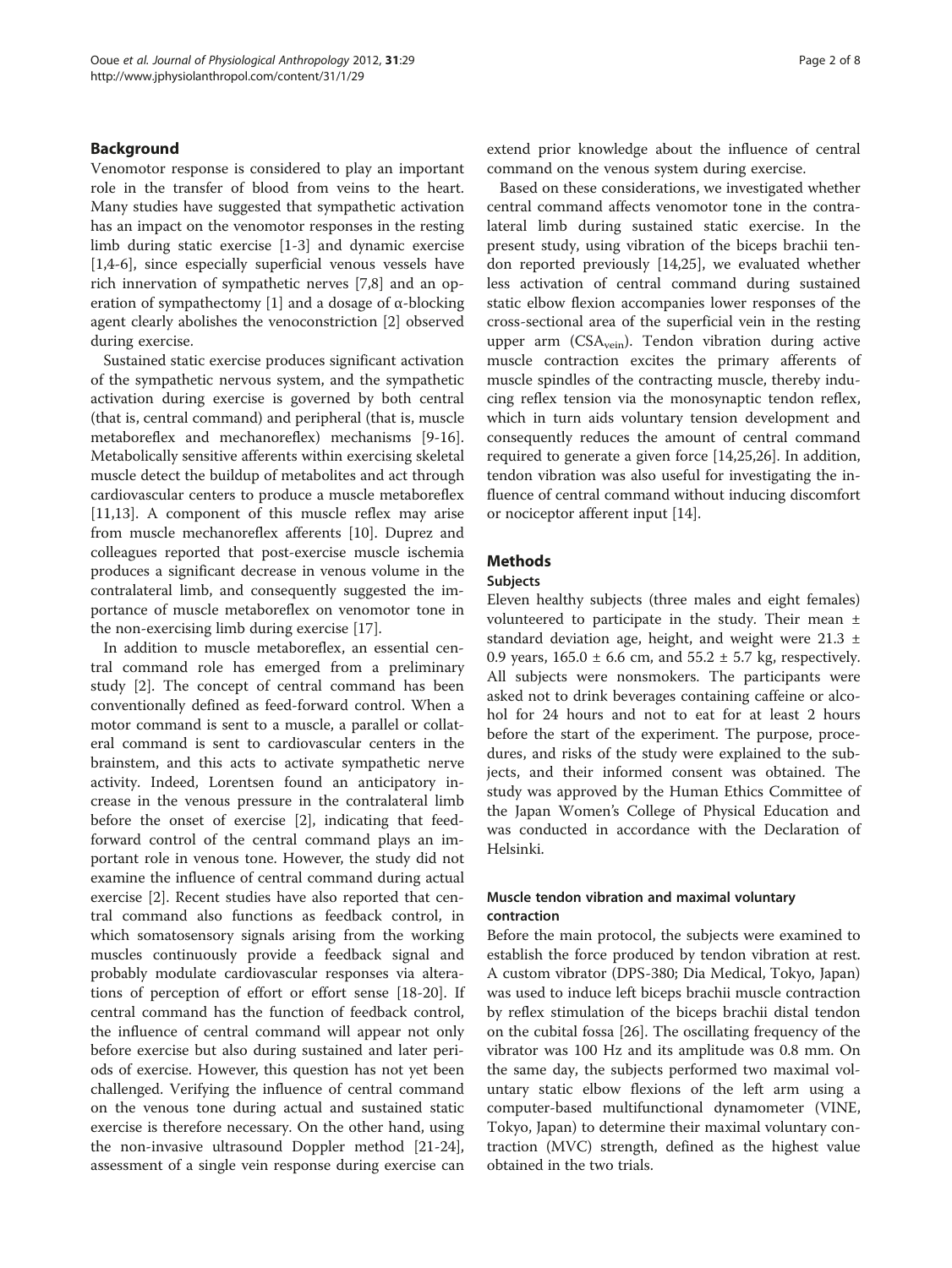#### Experimental protocol

In a room maintained at  $25.1 \pm 0.2$ °C, each subject stayed in a semi-reclined position in a chair in which body position could be maintained, while the left elbow was kept at a 90° angle on a padded armrest with the wrist attached to an arm lever by a Velcro strap. The subjects rested for at least 20 minutes before data collection began. After baseline data were collected for 5 minutes, subjects performed: static elbow flexion at 35% MVC without vibration of the biceps tendon for 2 minutes (EX); and static elbow flexion at 35% MVC with vibration of the biceps tendon for 2 minutes  $(EX + VIB)$ . Each exercise period was followed by a recovery period of 1 minute. Static elbow flexion was produced using the same dynamometer that was used to measure the MVC (VINE), with visual feedback of the achieved force provided via an oscilloscope display. For EX + VIB, tendon vibration was initiated 1 minute before starting exercise and continued during the exercise. Immediately after exercise, subjects read instructions for the 6 to 20 rating of perceived exertion (Overall RPE) category scale developed by Borg [[27\]](#page-7-0) and instructions for rating muscle fatigue sensation (Arm RPE) on a scale of 1 to 10 [\[28](#page-7-0)]. In all trials, subjects regulated their respiratory frequency at 10 or 15 breaths/minute using a metronome, because exercise movement and respiratory cycle influence sympathetic nervous system activity. EX and EX + VIB were performed randomly, and the rest period between the two conditions was at least 20 minutes.

#### Measurements

Beat-to-beat changes in arterial pressure were assessed by finger photoplethysmography (Finometer; Finapres Medical Systems BV, Arnhem, the Netherlands). The monitoring cuff was placed around the middle finger. The heart rate (HR) and mean arterial pressure (MAP) were determined from the blood pressure waveform using the Modelflow software program, taking into account sex, age, height, and weight (BeatScope 1.1; Finapres Medical Systems BV).

Muscle oxygenation (oxyhemoglobin (oxy-Hb) and deoxyhemoglobin (deoxy-Hb) concentration) in the left exercising upper arm and right resting forearm was monitored using a near-infrared spectroscopy system (NIRO-200; Hamamatsu Photonics, Hamamatsu, Japan) at dual wavelengths (760 nm and 850 nm). The nearinfrared spectroscopy probe consisted of an optically dense holder containing an emission and detection probe and was secured to the skin with tape to minimize extraneous light.

To measure blood velocity  $(V_{\text{vein}})$  and cross-sectional area (CSA), non-invasive ultrasound imaging of the basilic vein (superficial vein) of the resting upper arm was performed 5 to 6 cm proximal to the cubitus using an

8.7-MHz linear array transducer (Vivid e; GE Healthcare Japan, Tokyo, Japan). A large quantity of ultrasound transmission gel was used to prevent direct contact with the skin and to avoid compression of the vein.  $V_{\text{vein}}$  and CSA were simultaneously measured on a transverse scan of the vein with the transducer tilted at 60°. Positioning of the transducer was determined at the beginning of each experiment, and it remained unchanged to limit potential errors in Doppler angle.  $V_{\text{vein}}$  was the result of the mean velocity of spectral Doppler recording every 12 seconds. CSA was calculated by manually tracing the edge of the offline transverse venous image at an arbitrary three points every 12 seconds, and then the three CSA values were averaged. Because CSA was obtained from the image measured at 60°, an accurate CSA (CSA<sub>vein</sub>) was determined as follows:

$$
CSA_{vein}(cm^2) = CSA \times \sin 60^\circ
$$

BF<sub>vein</sub> in the basilic vein was calculated according to the following formula:

$$
BF_{vein}(ml/min) = V_{vein} \times CSA_{vein}
$$

#### Data analysis and statistical analysis

The HR, MAP, muscle oxygenation, CSA<sub>vein</sub>, V<sub>vein</sub>, and  $BF_{\text{vein}}$  were averaged for 61 to 240 seconds before commencing exercise to establish a baseline value. The relative change in these variables from baseline during exercise and the recovery period was calculated. Data are expressed as mean ± standard error values.

To compare the time-course changes, two-way analysis of variance with repeated measures was applied to the circulatory responses,  $CSA<sub>vein</sub>$ ,  $V<sub>vein</sub>$ , and  $BF<sub>vein</sub>$ under each condition (EX and  $EX + VIB$ ), using time and condition as fixed factors. If a main effect of condition and/or interaction was detected, post hoc analysis with a paired  $t$  test was performed; and if a main effect of time was detected, post hoc analysis with a Bonferroni test was performed. To compare the baseline data of the circulatory response,  $CSA_{\text{vein}}$ ,  $V_{\text{vein}}$ , and  $BF_{\text{vein}}$  between EX and EX + VIB, a paired  $t$  test was performed. In addition, differences in Overall RPE and Arm RPE between conditions were evaluated by paired  $t$  test.  $P < 0.05$ was considered significant.

#### Results

Vibration of the biceps tendon for 2 minutes elicited a reflex force equivalent to  $5.3 \pm 2.3\%$  of MVC. However, the HR (from  $63 \pm 3$  beats/minute to  $64 \pm 2$  beats/minute), MAP (from  $78 \pm 3$  mmHg to  $78 \pm 3$  mmHg), CSA<sub>vein</sub> (from 0.20  $\pm$  0.03 cm<sup>2</sup> to 0.20  $\pm$  0.03 cm<sup>2</sup>), V<sub>vein</sub> (from  $4.1 \pm 0.5$  cm/second to  $3.9 \pm 0.5$  cm/second), and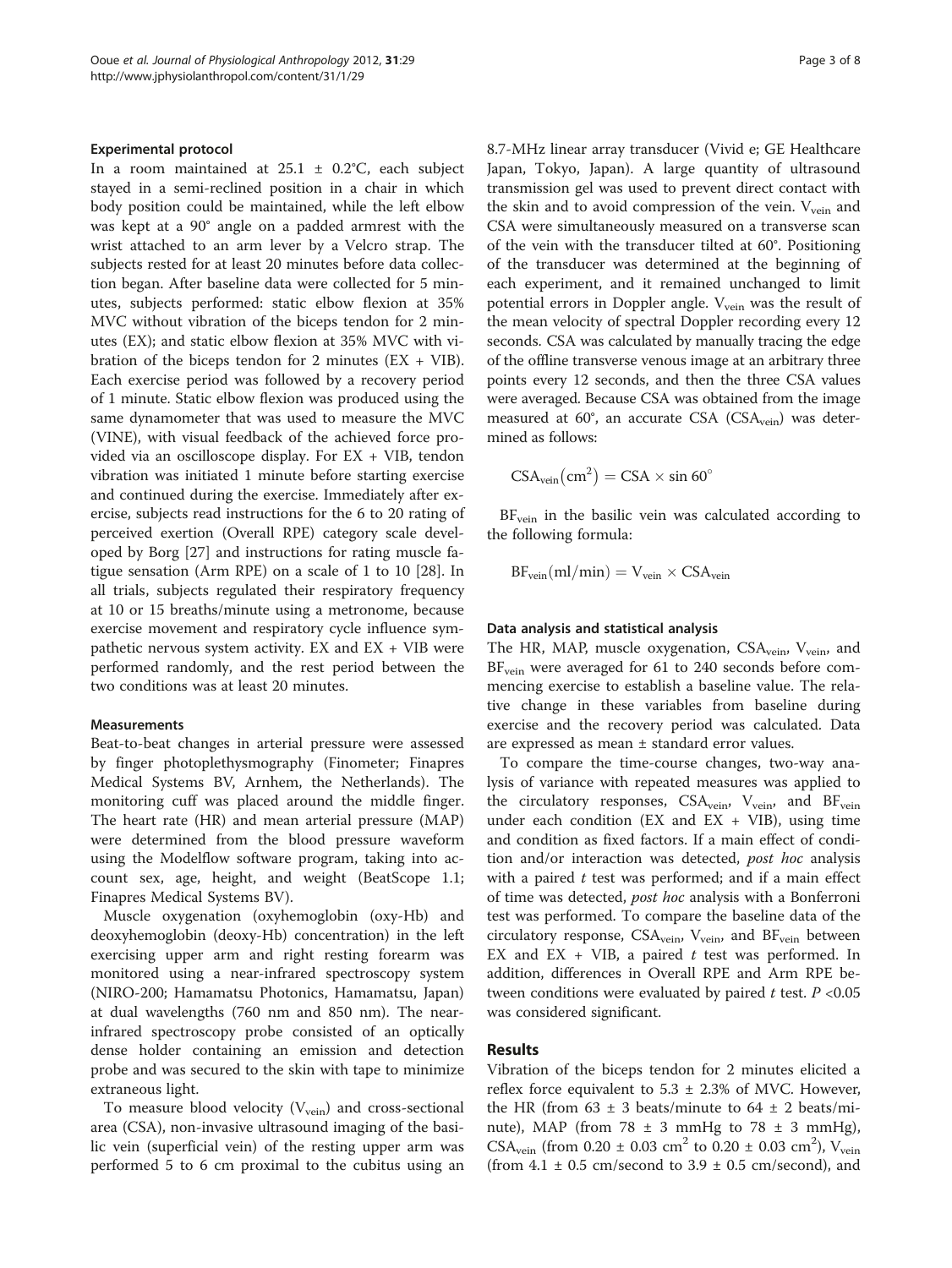<span id="page-3-0"></span>BF<sub>vein</sub> of the basilic vein (from 51.6  $\pm$  10.3 ml/minute to  $52.7 \pm 11.9$  ml/minute) did not change.

There were no significant differences in the baseline data of circulatory responses,  $CSA<sub>vein</sub>$ ,  $V<sub>vein</sub>$ , and  $BF<sub>vein</sub>$ between  $EX$  and  $EX + VIB$  (Table 1).

Muscle tension during EX was similar to that during EX + VIB (Figure 1). However, both Overall RPE and Arm RPE after  $EX + VIB$  were significantly lower than after EX (Overall RPE:  $11.5 \pm 0.2$  vs.  $12.6 \pm 0.3$ ,  $P < 0.05$ ; Arm RPE:  $3.2 \pm 0.3$  vs.  $4.9 \pm 0.4$ ,  $P < 0.05$ ).

Figure [2](#page-4-0) shows the time courses of HR, MAP, and  $CSA_{\rm vein}$ ,  $V_{\rm vein}$ , and  $BF_{\rm vein}$  of the resting upper arm during EX and  $EX + VIB$ . The increase in HR during exercise from 96 to 120 seconds at EX + VIB was less than that at EX (values at 120 seconds of exercise:  $39.1 \pm 4.0\%$  vs. 50.0  $\pm$  5.9%, P <0.05) (Figure [2](#page-4-0)A). Likewise, the increase in MAP during exercise from 96 to 120 seconds at EX + VIB was lower than that at EX (values at 120 seconds of exercise: 26.0 ± 3.7% vs. 29.6 ± 3.2%, P <0.05) (Figure [2](#page-4-0)B). CSAvein during exercise at EX decreased from baseline (values at 120 seconds of exercise: –22.9 ± 6.7%, P < 0.05), but  $CSA<sub>vein</sub>$  during  $EX + VIB$  did not change from baseline throughout the protocol. In addition, CSA<sub>vein</sub> at 120 seconds of exercise and during recovery at EX was lower than at EX + VIB ( $P$  <0.05) (Figure [2](#page-4-0)C).  $V_{\text{vein}}$  and  $BF_{\text{vein}}$  did not change from baseline, and this response was similar under both conditions (Figure [2](#page-4-0)D,E).

Figure [3](#page-5-0) shows the time courses of muscle oxygenation of the exercising upper arm and resting forearm during  $EX$  and  $EX + VIB$ . In the exercising upper arm, Δoxy-Hb decreased from baseline during exercise and increased from baseline during recovery in both EX and EX + VIB ( $P \le 0.05$ ).  $\Delta$ oxy-Hb of the exercising upper arm during recovery at EX was lower than at  $EX + VIB$  $(P \le 0.05$ ; Figure [3](#page-5-0)A). In the exercising upper arm, Δdeoxy-Hb increased from baseline during exercise  $(P \le 0.05)$  and returned to baseline during recovery in both EX and  $EX + VIB$  (Figure [3B](#page-5-0)). In the resting forearm, Δoxy-Hb and Δdeoxy-Hb did not change from baseline at both EX and  $EX + VIB$  (Figure [3](#page-5-0)C,D). However, Δdeoxy-Hb of the resting forearm during recovery at EX was lower than at EX + VIB ( $P$  <0.05).

Table 1 Baseline data under each condition

|                                                | ЕX            | $EX + VIB$    |
|------------------------------------------------|---------------|---------------|
| Heart rate (beats/minute)                      | $62 + 3$      | $64 + 3$      |
| Mean arterial pressure (mmHg)                  | $84 + 3$      | $79 + 3$      |
| Venous cross-sectional area (cm <sup>2</sup> ) | $0.19 + 0.03$ | $0.20 + 0.03$ |
| Venous blood velocity (cm/second)              | $3.3 + 0.3$   | $3.6 + 0.3$   |
| Venous blood flow (ml/minute)                  | $39.2 + 7.3$  | $47.4 + 8.4$  |

Values presented as mean ± standard error. Static elbow flexion at 35% of maximal voluntary contraction with  $(EX + VIB)$  and without  $(EX)$  vibration of the biceps brachii tendon.



#### **Discussion**

The primary findings in this study were that CSA<sub>vein</sub> decreased from baseline during static elbow flexion alone, although CSA<sub>vein</sub> during static elbow flexion with tendon vibration did not change, and that  $BF_{\text{vein}}$  did not change significantly during static exercise with or without tendon vibration. These results suggest that a reduction in central command during static exercise with tendon vibration may attenuate the superficial venous vessel response of the resting limb during sustained static arm exercise.

Superficial venous vessel response may be controlled by both the sympathetic nervous system [[1,4,6](#page-6-0)[,29\]](#page-7-0) and changes in venous pressure related to alterations in blood flow and blood volume [[30](#page-7-0),[31](#page-7-0)]. In our study, BF<sub>vein</sub> did not change throughout the protocol during EX and EX + VIB (Figure [2](#page-4-0)E). In addition, Δdeoxy-Hb in the resting forearm did not change from baseline with static elbow flexion during both EX and EX + VIB (Figure [3D](#page-5-0)). Because the change in oxy-Hb and deoxy-Hb is used to evaluate blood volume in arterial and venous vascular beds, respectively [\[32,33](#page-7-0)], it is speculated that the venous blood volume in the resting forearm was unchanged during static elbow flexion. In our study, therefore, the decrease in  $CSA_{\rm vein}$  with exercise during EX may have been caused by sympathetic nervous system control. On the other hand, the difference in CSA- $_{\text{vein}}$  between EX and EX + VIB during the recovery period might have been influenced by the change in venous blood volume but not by the sympathetic nervous system, because Δdeoxy-Hb of the resting forearm was also different between the two conditions (Figure [3D](#page-5-0)).

The concept of central command has been classically defined as a feed-forward control. Feed-forward characterization may be largely based on the immediate cardiovascular response to onset (or even anticipation) of exercise. In addition to feed-forward control, there is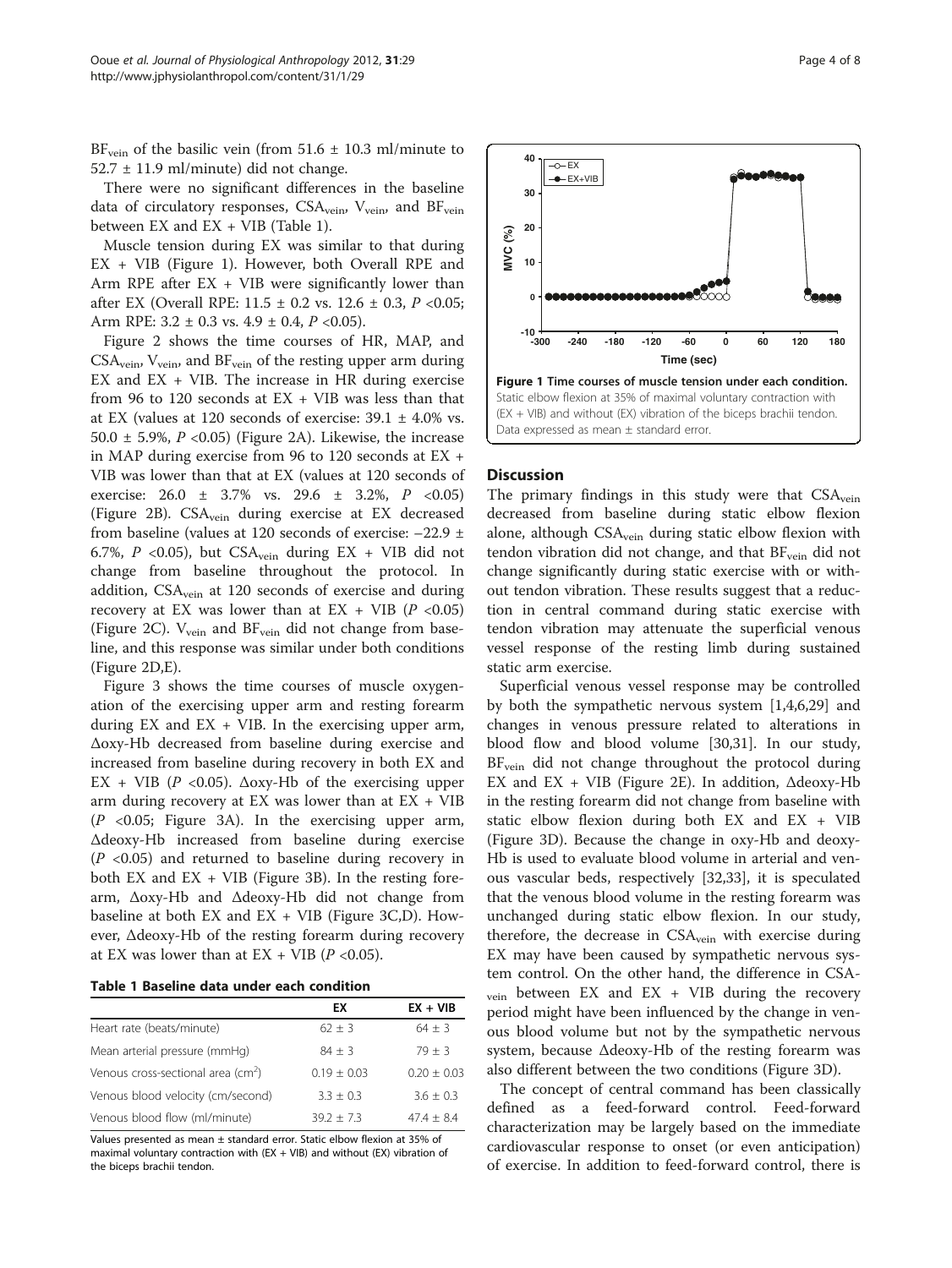<span id="page-4-0"></span>

evidence that the effects of central command on cardiovascular responses are closely related to the intensity or perceived effort of the exercise [\[34,35\]](#page-7-0). Central command is there also proposed to be capable of functioning as feedback control, in which somatosensory signals arising from the working muscles may provide a feedback signal capable of influencing central command via alterations of perception of effort or effort sense [\[19,20](#page-7-0)]. The experimental model in our study might reflect central command that is defined as feedback control rather

than feed-forward control, because the changes in HR and MAP, which are indexes of the cardiovascular response, were significantly lower during 96 to 120 seconds of exercise in  $EX + VIB$  than in  $EX$  (Figure 2A,B). These results are in agreement with those of previous studies [\[14,25,26\]](#page-7-0). In addition, the magnitude of the central command response has been assessed using an individual's perception of effort sense during exercise, independent of force production [[15,34\]](#page-7-0). Although the relationship between central command and RPE has not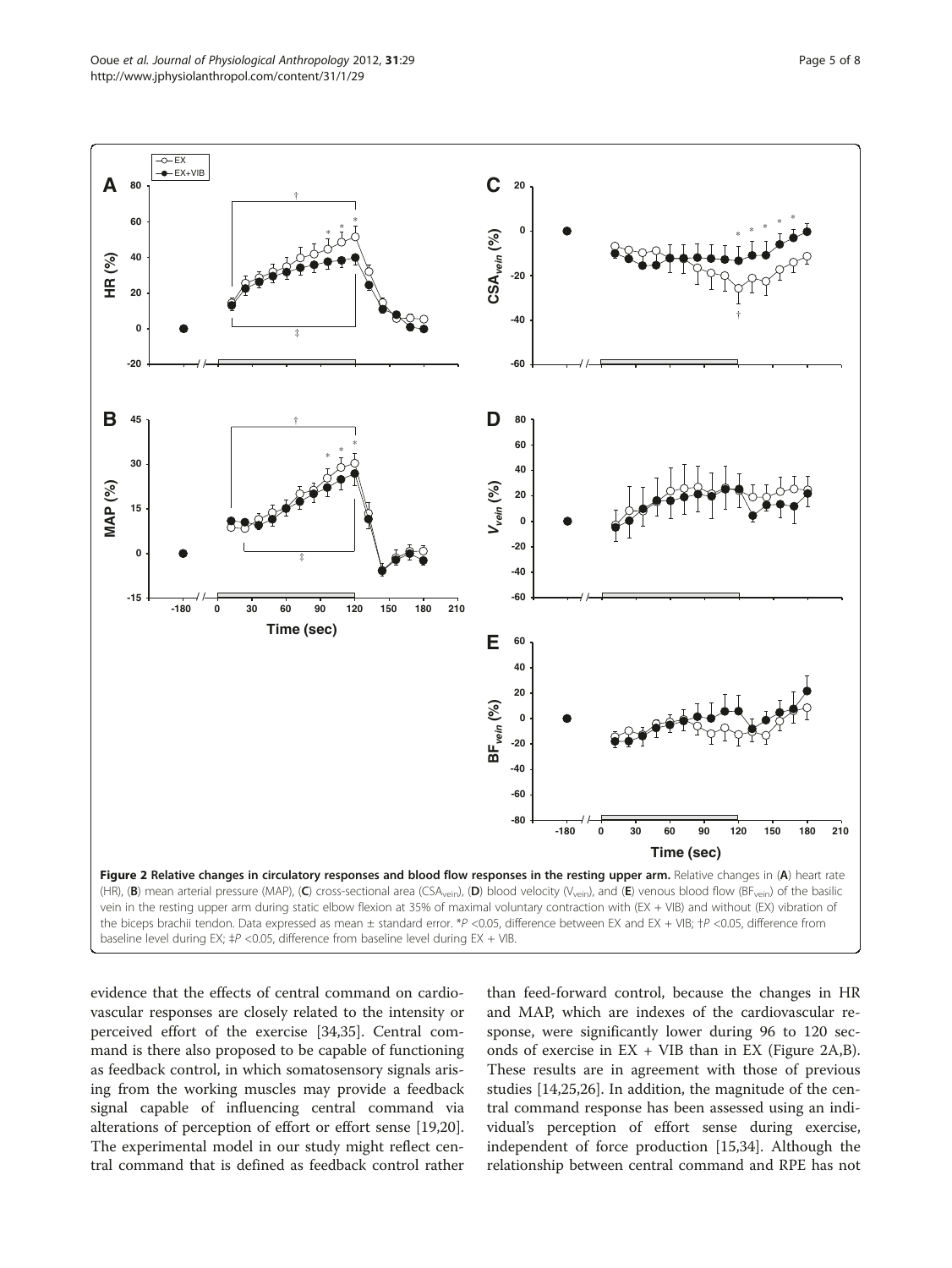<span id="page-5-0"></span>

been clearly defined, the RPE scale [\[27\]](#page-7-0) has been widely used to assess the level of central command. In the present study, RPE immediately after exercise was lower in  $EX + VIB$  than in  $EX$ , indicating that central command, which is defined as feedback control, might be lower in  $EX + VIB$  than in EX. Thus, related to the central command response that is defined as feedback control, CSA<sub>vein</sub> was also smaller in EX than in EX + VIB during the latter half of the exercise. In addition, activation of the central command at the onset of static elbow flexion exercise in the present study, which indicated the feed-forward control, may have been too small to cause venoconstriction. If activation of central command at the onset of static elbow flexion exercise was enough to cause venoconstriction, the decrease in  $CSA<sub>vein</sub>$  had to be obtained at the onset of exercise in both EX and EX + VIB.

Vibration is a powerful stimulus for primary muscle spindle afferents when applied to the biceps tendon during static exercise. When the biceps brachii was contracting, activation of its muscle spindle primary afferents provided reflex activation, which in turn aided voluntary tension development compared with contraction only of the biceps brachii. The afferent input of decreased voluntary tension during exercise with tendon vibration might thus cause interactions between perception of effort and central command, such that the activation of central command might alter [[20\]](#page-7-0).

The increase in sympathetic nervous system activity during exercise is caused not only by central command but also by the reflex neural mechanism that is activated by exercise (muscle mechanoreflex and muscle metaboreflex) [[9-11,13,16](#page-7-0)]. Muscle-exerted tension during static elbow flexion did not differ between  $EX$  and  $EX + VIB$ (Figure [1\)](#page-3-0), showing that the degree of activation of muscle mechanoreflex may be similar under both conditions. In addition, Δdeoxy-Hb concentration of the exercising upper arm was similar between  $EX$  and  $EX + VIB$ (Figure 3B). Because deoxy-Hb of exercising muscle is the index for oxygen consumption [\[36,37\]](#page-7-0), the level of an exercise-induced metabolite accumulation during EX was expected to be equal to that found during EX + VIB, suggesting that the degree of activation of the muscle metaboreflex might not differ between EX and  $EX + VIB$ . In the present study, therefore, it is likely that the difference in CSA<sub>vein</sub> during static exercise between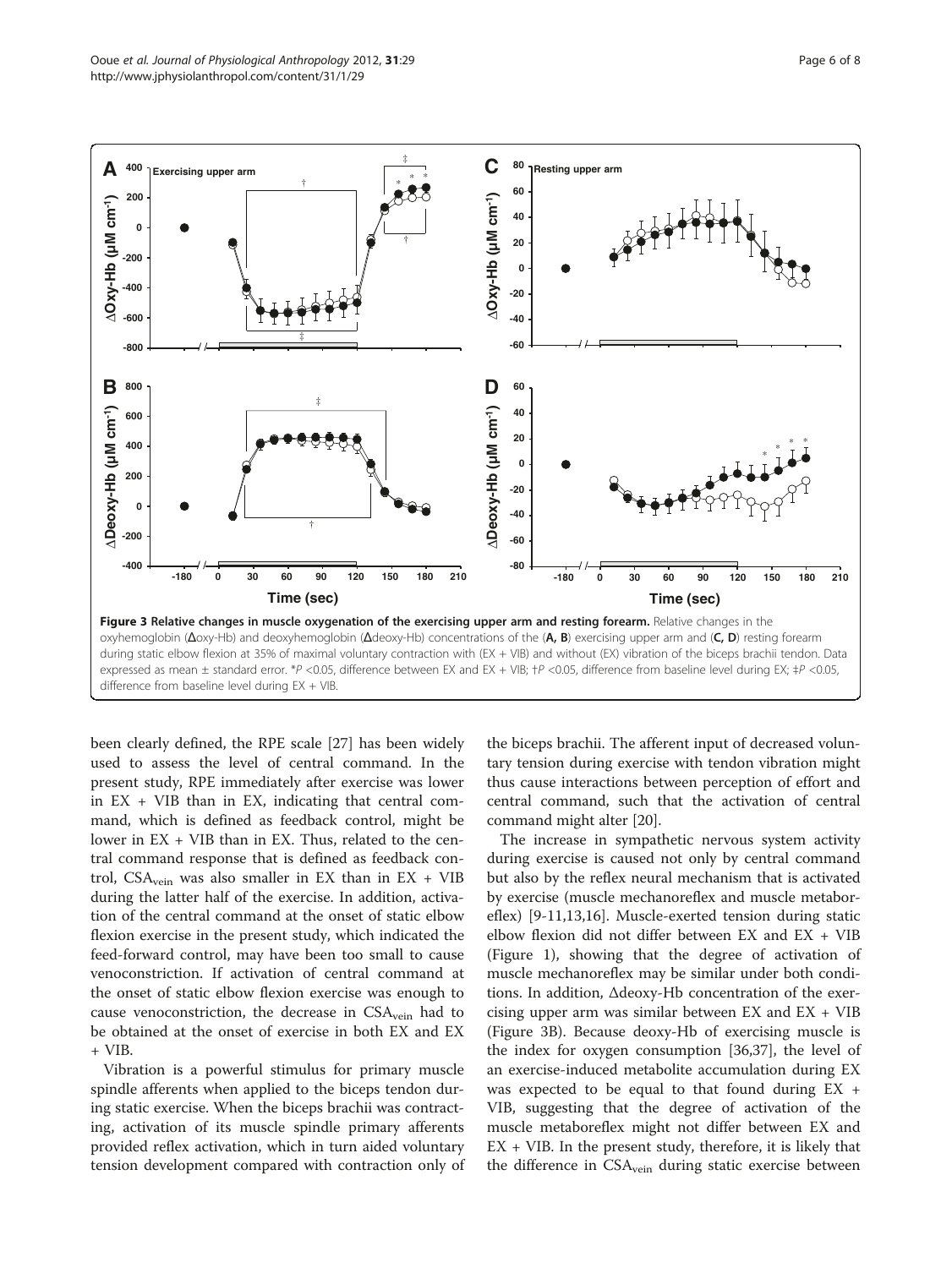<span id="page-6-0"></span> $EX$  and  $EX$  + VIB might not be due to the differences in activation of the reflex neural mechanism under different conditions.

Although the specific regions of the brain involved in exercise-related responses remain speculative, the following theory can be considered. Animal studies suggest that subthalamic regions are capable of generating both motor and cardiovascular responses [[38\]](#page-7-0). In human studies, possible sites and neurocircuitry involving the insular cortex, sensorimotor cortex, anterior cingulate gyrus, medial prefrontal region and thalamic regions [[18,39-43\]](#page-7-0), and the periaqueductal gray [[44,45\]](#page-7-0), have been suggested. In addition, a recent hypothesis concerning the neural circuit responsible for generating central command is as follows: cerebral cortical output is not an essential component for the generation of central command but does seem to require a process that triggers activity in neural circuit(s) in the caudal brain to generate central command, and the region from the caudal diencephalon to the rostral mesencephalon plays an important role in the generation of central command [[46\]](#page-7-0), because in the decerebrate animal study the renal sympathetic nerve activity and HR abruptly increased in association with the start of locomotion [\[47\]](#page-7-0), and spontaneous motor activity and the associated cardiovascular response were lost after decerebration at the midcollicular level [[48\]](#page-7-0).

Stewart and colleagues reported that venoconstriction during static exercise, which occurs not only in the splanchnic area but also in the resting extremities, may contribute to an increase in venous return to the heart to increase cardiac output [\[49\]](#page-7-0). Taking into account previous studies, including our own, venoconstriction via central command might play a significant role in hemodynamics during exercise. However, because the relationship between venous return and venoconstriction is not obvious, further investigation is required.

#### Limitations

Several limitations should be considered when interpreting our results. First, due to the large compliance of veins, volume (that is, CSA<sub>vein</sub>) is dependent on the venous pressure level – but we did not measure venous pressure. As mentioned above, however,  $BF_{\text{vein}}$  and Δdeoxy-Hb (an index of venous blood volume) of the resting forearm did not change from baseline during both EX and EX  $+$  VIB (Figures [2](#page-4-0)E and [3](#page-5-0)D). We therefore believe that the effect of venous pressure-dependent control was scarcely observed during exercise in this study. Second, we did not account for the menstrual cycle in female subjects. However, because EX and EX + VIB were carried out in same day, this effect may be negligible in our study.

#### Conclusions

Static elbow flexion with vibration of the biceps brachii tendon, which caused a decrease in central command during exercise, inhibited the increase in circulatory response and the decrease in  $CSA<sub>vein</sub>$  in the resting upper arm when compared with static exercise alone, although BF<sub>vein</sub> was similar during exercise both with and without tendon vibration. These findings suggest that central command may contribute to the superficial venous vessel response of the resting limb during sustained static elbow flexion.

#### **Abbreviations**

BF<sub>vein</sub>: Blood flow of the basilic vein; CSA: Cross-sectional area of basilic vein before correction; CSA<sub>vein</sub>: Accurate cross-sectional area of the basilic vein after correction:  $\Delta$ : Change: EX: Elbow flexion without vibration: EX + VIB: Elbow flexion with vibration; oxy-Hb: Oxyhemoglobin; deoxy-Hb: Deoxyhemoglobin; HR: Heart rate; MAP: Mean arterial pressure; MVC: Maximal voluntary contraction; RPE: Rating of perceived exertion; V<sub>vein</sub>: Blood velocity of the basilic vein.

#### Competing interests

The authors declare that they have no competing interests.

#### Authors' contributions

AO designed and coordinated the study, carried out the experiment, and drafted the manuscript. KS participated in the design of the study and helped draft the manuscript. AH helped carry out the experiment. TS participated in the design of the study and helped draft the manuscript. All authors read and approved the final manuscript.

#### Acknowledgements

This study was supported by Grant-in-Aid for Scientific Research from the Japanese Ministry of Education, Science, Sports, and Culture (grant 22700593 to AO) and a research grant from The Meiji-Yasuda Life Foundation of Health and Welfare.

#### Author details

<sup>1</sup> Research Institute of Physical Fitness, Japan Women's College of Physical Education, 8-19-1 Kitakarasuyama, Setagaya-ku, Tokyo 157-8565, Japan. <sup>2</sup>Graduate school of Engineering, Toyo University, 2100 Kujirai, Kawagoe City, Saitama 350-8585, Japan.

Received: 30 May 2012 Accepted: 19 October 2012 Published: 7 November 2012

#### References

- Bevegård BS, Shepherd JT: Reaction in man of resistance and capacity vessels in forearm and hand to leg exercise. J Appl Physiol 1966, 21:123–132.
- 2. Lorentsen E: The venomotor response to static muscular exercise. Scand J Clin Lab Invest 1975, 35:789–794.
- 3. Seaman RG, Wiley RL, Zechman FW, Goldey JA: Venous reactivity during static exercise (handgrip) in man. J Appl Physiol 1973, 35:858-860.
- 4. Bevegård BS, Shepherd JT: Changes in tone of limb veins during supine exercise. J Appl Physiol 1965, 20:1–8.
- 5. Rowell LB, Brengelmann GL, Detry JM, Wyss C: Venomotor responses to rapid changes in skin temperature in exercising man. J Appl Physiol 1971, 30:64–71.
- 6. Zelis R, Mason DT: Comparison of the reflex reactivity of skin and muscle veins in the human forearm. J Clin Invest 1969, 48:1870-1877.
- 7. Abdel-Sayed WA, Abboud FM, Ballard DR: Contribution of venous resistance to total vascular resistance in skeletal muscle. Am J Physiol 1970, 218:1291–1295.
- 8. Vanhoutte PM, Lorenz RR: Effect of temperature on reactivity of saphenous, mesenteric, and femoral veins of the dog. Am J Physiol 1970, 218:1746–1750.